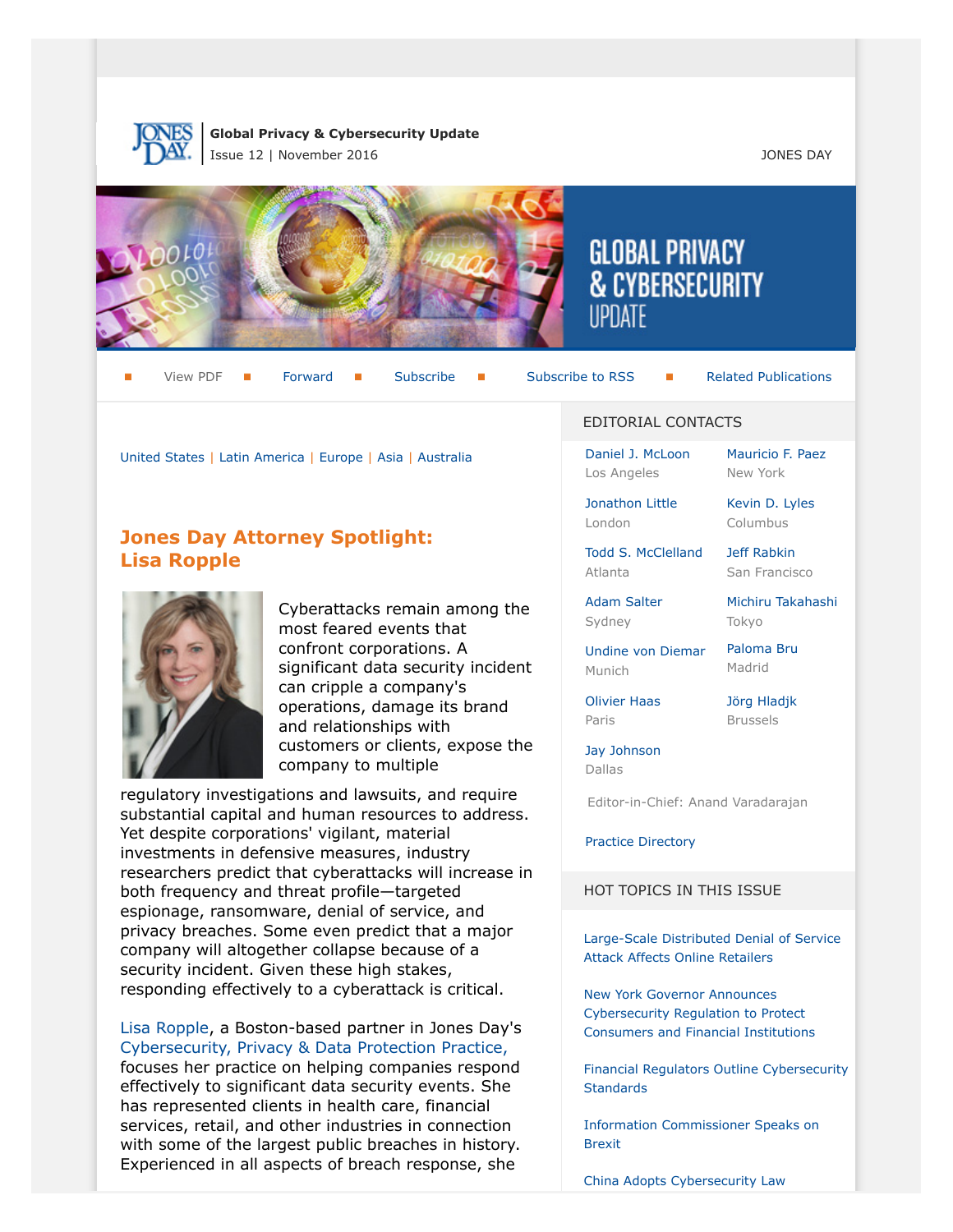has structured and directed forensic investigations, worked with law enforcement authorities on criminal attacks, advised on notification obligations, and coordinated across internal corporate functions to facilitate a consistent, strategic response.

In addition, as a litigator for more than 25 years, Lisa represents companies in regulatory investigations and enforcement actions, including those brought by the FTC, SEC, OCR, state attorneys general, and other federal and state agencies.

# <span id="page-1-0"></span>**United States**

# Regulatory—Policy, Best Practices, and **Standards**

### **NIST Publishes Trustworthy Email Guidance for Email Administrators**

On September 21, the National Institute of Standards and Technology ("NIST") published a [guidance document](http://nvlpubs.nist.gov/nistpubs/SpecialPublications/NIST.SP.800-177.pdf) for email administrators and those developing security policies for enterprise email structures that provides recommendations for deployment and configuration of state-of-the-art email security technologies to detect and prevent phishing attacks and other malicious email messages. The guidance's abstract stated that the guideline applies to federal IT systems and will also be useful for small or medium-sized organizations.

### **NIST Issues Mobile Threat Guidance**

On September 22, NIST issued [guidance](http://csrc.nist.gov/publications/drafts/nistir-8144/nistir8144_draft.pdf) in response to the unique set of threats posed by mobile devices. The guidance discusses the NIST "[Mobile](https://pages.nist.gov/mobile-threat-catalogue/) [Threat Catalogue,](https://pages.nist.gov/mobile-threat-catalogue/)" which describes, identifies, and structures the threats posed to mobile information systems and is designed to aid in protecting the connection between mobile devices and computer systems.

### **Ohio AG Launches CyberOhio Initiative**

On September 29, the Ohio attorney general ("AG") [discussed](http://www.ohioattorneygeneral.gov/Media/News-Releases/September-2016/Attorney-General-DeWine-Launches-CyberOhio-Initiat) the launch of CyberOhio, a collection of initiatives aimed at helping Ohio businesses combat data security threats.

## **California AG Announces Cyber Crime Center Initiative**

On October 10, the California AG [announced](https://oag.ca.gov/news/press-releases/attorney-general-kamala-d-harris-announces-california-cyber-crime-center) the creation of the California Cyber Crime Center, known as C4, in Fresno. The initiative's stated purpose is to "investigate, prosecute, and prevent crime by harnessing the Department's expertise in cyber crime, cyber security, and digital evidence." As part of the new initiative, the AG also created a new unit

#### [Introduction of Proposed Data Breach](#page-12-2) [Notification Legislation](#page-12-2)

#### RECENT AND PENDING SPEAKING ENGAGEMENTS

*For more information on Jones Day speaking engagements, please contact one of the editorial contacts listed above.*

"Client Confidentiality in the Digital Age: Cybersecurity Ethics and Risk Mitigation for Lawyers," Houston Bar Association, Houston, Texas (January 12, 2017). **Jones Day Speakers**: [Nicole Perry](http://www.jonesday.com/nmperry), [Joshua Fuchs](http://www.jonesday.com/jlfuchs)

"Blockchain," Development Institute International seminar, Paris, France (December 2). **Jones Day Speaker**: [Olivier](http://www.jonesday.com/ohaas) [Haas](http://www.jonesday.com/ohaas)

"Cybersecurity and Privacy Litigation Risks," Jones Day University, Columbus, Ohio (December). **Jones Day Speakers**: [Jeff](http://www.jonesday.com/jrabkin) [Rabkin](http://www.jonesday.com/jrabkin), [Todd Kennard](http://www.jonesday.com/jtkennard), [Richard DeNatale](http://www.jonesday.com/rdenatale)

"International Data Transfers, EU Standard Contractual Clauses, Privacy Shield," Frankfurt, Germany (November 28). **Jones Day Speakers**: [Undine von Diemar](http://www.jonesday.com/uvondiemar), [Jörg Hladjk](http://www.jonesday.com/jhladjk)

"Preparation for GDPR and Amended Personal Information Protection Act," Japan Pharmaceutical Industry Legal Affairs Association (November 11). **Jones Day Speaker**: [Michiru Takahashi](http://www.jonesday.com/mtakahashi)

"What You Should Know About EU Rules for International Data Transfer," Japan In-house Counsel Network (November 10). **Jones Day Speaker**: [Michiru Takahashi](http://www.jonesday.com/mtakahashi)

"Cyber Insurance for the Mortgage Finance Industry," webinar (November 10). **Jones Day Speaker**: [Richard Milone](http://www.jonesday.com/rmilone)

"The Data Protection Challenges of Analytics on Social Data," IAPP European Data Protection Congress, Brussels, Belgium (November 9). **Jones Day Speaker**: [Olivier](http://www.jonesday.com/ohaas) [Haas](http://www.jonesday.com/ohaas)

"Impact of the EU General Data Protection Regulation on Businesses," 16th Annual IDACON Conference, Munich, Germany (October 26). **Jones Day Speaker**: [Jörg](http://www.jonesday.com/jhladjk) **Hladik** 

Privacy + Data Security Forum Panel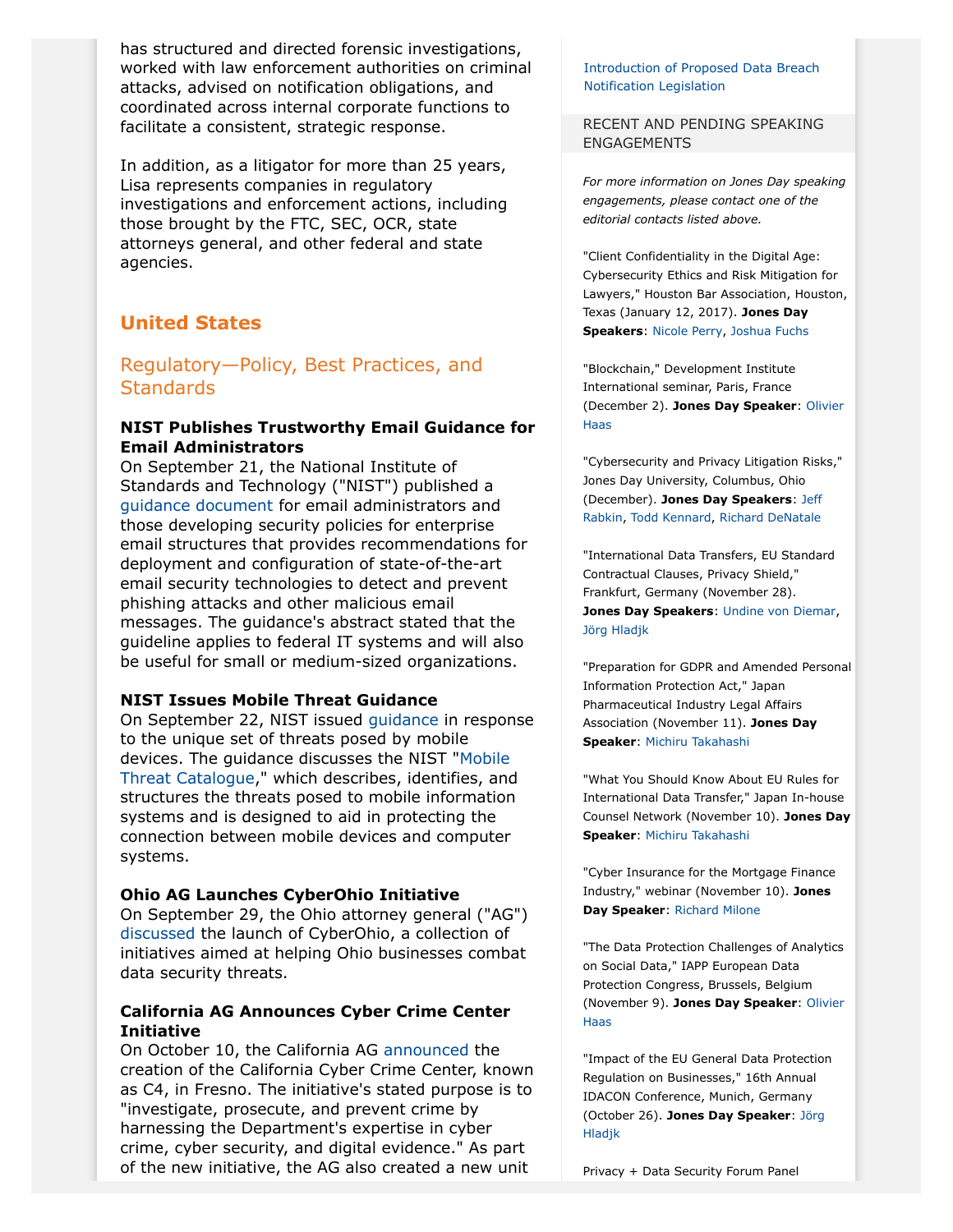called the Office of Digital Investigations, as well as a "Cyber Accelerator" program to bring together members of various units to focus on research and development.

### **New Online Tool Helps Consumers Report California Online Privacy Protection Act Violations**

On October 10, the California AG [announced](https://oag.ca.gov/news/press-releases/attorney-general-kamala-d-harris-launches-new-tool-help-consumers-report) the release of an [online form](https://oag.ca.gov/reportprivacy) that allows consumers to report websites, mobile applications, and online services that are in violation of the California Online Privacy Protection Act. Operators of websites or applications could violate the Act by failing to post privacy policies or by posting incomplete or inadequate policies.

# **SEC OCIE Director Discusses Cybersecurity Examinations**

On October 17, the director of the SEC's Office of Compliance Inspections and Examinations ("OCIE") delivered the [keynote address](https://www.sec.gov/news/speech/inside-the-national-exam-program-in-2016.html#_ftn5) at the National Society of Compliance Professionals 2016 National Conference. In discussing compliance improvement, the director mentioned that one of the OCIE's "larger upcoming initiatives" was "exams focusing on cybersecurity" and noted that such initiatives can provide companies with tools to use in their own compliance programs.

# Regulatory—Critical Infrastructure

**NIST Releases National Initiative for Cybersecurity Education ("NICE") Cybersecurity Workforce Framework** On November 2, NIST released the [NICE](http://csrc.nist.gov/publications/drafts/800-181/sp800_181_draft.pdf) [Cybersecurity Workforce Framework \("NCWF"\)](http://csrc.nist.gov/publications/drafts/800-181/sp800_181_draft.pdf) as a resource to allow U.S. employers to more effectively identify, recruit, develop, and maintain cybersecurity talent. The framework represents collaboration among government, industry, and academia, with the U.S. Departments of Defense and Homeland Security serving as significant contributors. NIST also [announced](https://www.nist.gov/news-events/news/2016/11/nice-framework-provides-resource-strong-cybersecurity-workforce) its intention that the NCWF will serve as a building block to developing cybersecurity training standards.

# Regulatory—Retail

### <span id="page-2-0"></span>**Large-Scale Distributed Denial of Service Attack Affects Online Retailers**

On October 21, a three-wave distributed denial of service ("DDoS") [attack](https://www.dynstatus.com/incidents/nlr4yrr162t8) on domain name server "Dyn" resulted in multiple websites becoming unreachable or inoperable. The attack particularly affected numerous online retailers.

Regulatory—Defense and National Security

Presentation, George Washington University, Washington, D.C. (October 26). **Jones Day Speakers**: [Mauricio Paez,](http://www.jonesday.com/mfpaez) [Guillermo Larrea](http://www.jonesday.com/glarrea)

"Cybersecurity: Managing Evolving Risks," Law School for the CFO, Orange County Chapter of CFO Leadership Council, Orange County, California (October 19). **Jones Day Speakers**: [Edward Chang,](http://www.jonesday.com/echang) [Jessica Sawyer](http://www.jonesday.com/jsawyer)

"Big Data: At the Intersection of Competition and Privacy Laws," Belgian Federation of Enterprises, Brussels, Belgium (October 17). **Jones Day Speaker**: [Laurent De Muyter](http://www.jonesday.com/ldemuyter)

"What to Do in Case of a Cyber-Incident or Data Breach: How to Prepare for, and Avoid, a Crisis," Jones Day seminar, Amsterdam, The Netherlands (October 14). **Jones Day Speaker**: [Jörg Hladjk](http://www.jonesday.com/jhladjk)

"EU Data Protection Reform: How to Escape Heavy Sanctions," RuSt Conference Business Circle, Austria (October 12). **Jones Day Speaker**: [Jörg Hladjk](http://www.jonesday.com/jhladjk)

"Foreign Banks in Germany—New Challenges and New Chances," Outsourcing, IT and Data Protection VAB Seminar, Frankfurt, Germany (October 5–6). **Jones Day Speakers**: [Undine](http://www.jonesday.com/uvondiemar) [von Diemar](http://www.jonesday.com/uvondiemar), [Ted Kroke](http://www.jonesday.com/tkroke)

"EU Privacy Laws and Implications for Implementing Health & Safety Programs," European Union Health, Safety & Environment Forum, Dublin, Ireland (September 28–29). **Jones Day Speaker: [Undine von Diemar](http://www.jonesday.com/uvondiemar)** 

"The Debate Between Security and Privacy Continues: Where Do We Draw the Line?," ALM cyberSecure 2016, New York, New York (September 27). **Jones Day Speaker**: [Mauricio Paez](http://www.jonesday.com/mfpaez)

"International Data Transfers: Accessing Your Organizations Adequacy," ALM cybersecure 2016, New York, New York (September 27). **Jones Day Speaker**: [Mauricio Paez](http://www.jonesday.com/mfpaez)

"Cybersecurity and Insurance in the Age of Digital Vulnerability: What In-House Counsel Need To Know," Association of Corporate Counsel, San Diego, California (September 21). **Jones Day Speakers**: [Jeff Rabkin](http://www.jonesday.com/jrabkin), [Richard DeNatale](http://www.jonesday.com/rdenatale)

"Eliminating the Weakest Link: Cybersecurity Ethics and Risk Mitigation for Lawyers," Jones Day CLE Breakfast Club, Houston, Texas (September 15). **Jones Day Speakers**: [Nicole Perry,](http://www.jonesday.com/nmperry) [Joshua Fuchs](http://www.jonesday.com/jlfuchs)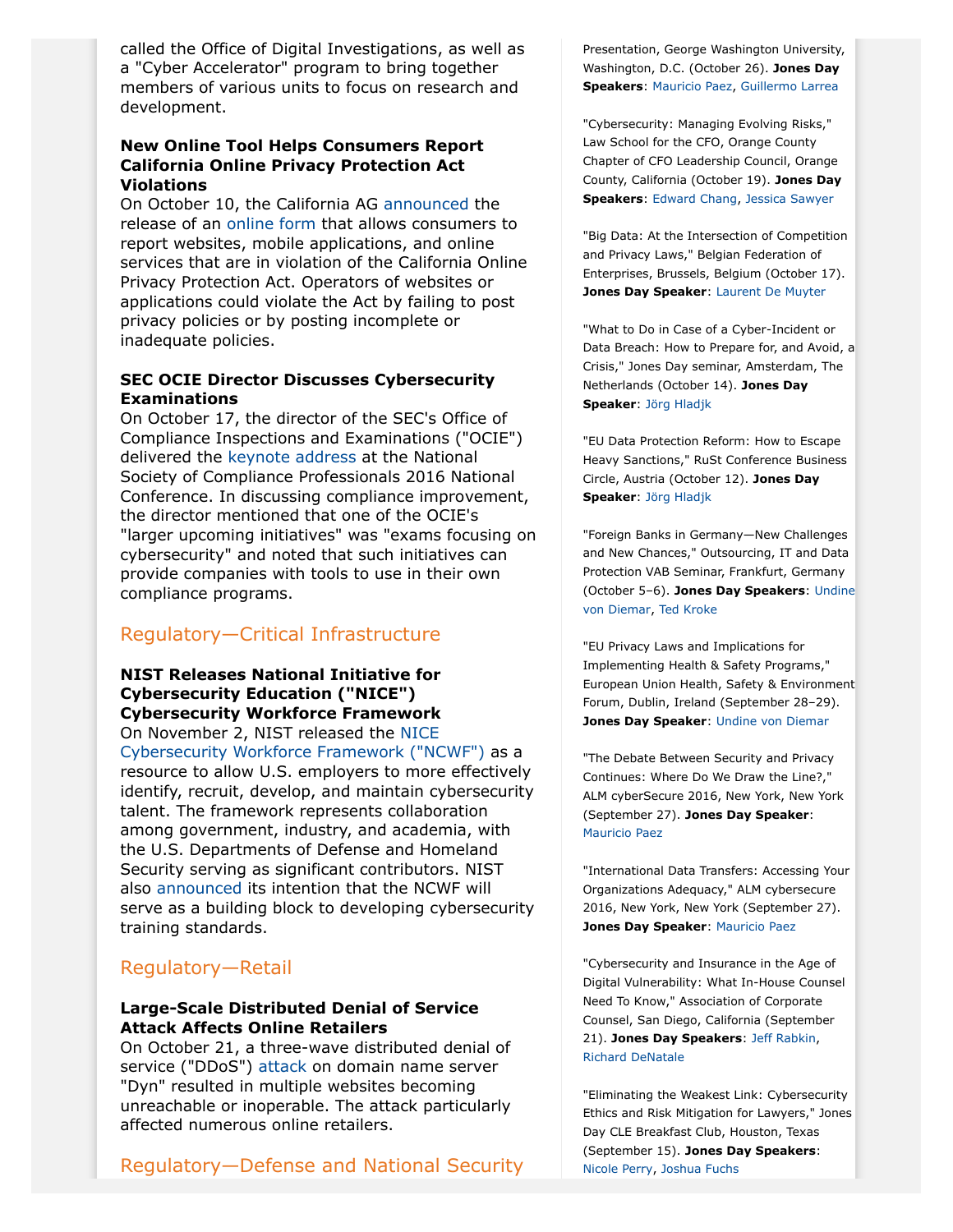## **Air Force Launches Cyber Secure Campaign**

On September 29, the Air Force chief information officer [announced](http://www.af.mil/Portals/1/documents/cct/2016/CCT_29_SEPT_2016.pdf?ver=2016-09-29-172112-287) the establishment of the Chief Information Security Office and a year-long "Cyber Secure" campaign to address cybersecurity throughout the U.S. Air Force. The officer sent a [memorandum](http://www.af.mil/Portals/1/images/cybersecure/2016-09-23%20Cybersecurity%20Awareness.pdf) to "all airmen" to highlight the vulnerability of Air Force systems to cyberattacks.

#### **Department of Homeland Security Secretary Releases Statement on Recent DDoS Cyberattack**

On October 24, the secretary of the Department of Homeland Security ("DHS") released a [statement](https://www.dhs.gov/news/2016/10/24/statement-secretary-johnson-recent-cyber-incident) regarding the recent DDoS attack on domain name server "Dyn." The secretary identified malware that attacks Internet of Things devices such as surveillance cameras and entertainment systems as one type of malware potentially used in this incident. The secretary also stated that DHS has been working to develop a set of strategic principles for securing the Internet of Things, to be released in the near future.

# Regulatory—Transportation

#### **Court Grants Motion to Dismiss Action Against Transportation Network Company in FCRA Action**

On October 5, the Northern District of California granted a motion to dismiss a complaint brought under the Fair Credit Reporting Act ("FCRA"), finding that the plaintiffs did not sufficiently plead standing. The case arose out of an alleged failure by the defendant transportation network company ("TNC") to provide clear disclosures that it would obtain its employees' credit and background reports. The defendant TNC moved to dismiss the complaint, arguing that the plaintiffs did not allege an injury in fact sufficient to grant Article III standing under the recent standard prescribed by the Supreme Court in *Spokeo, Inc. v. Robins*. The court agreed, finding that the plaintiff had not alleged a sufficient injury in fact and granting the motion to dismiss.

# Regulatory—Financial Services

### <span id="page-3-0"></span>**New York Governor Announces Cybersecurity Regulation to Protect Consumers and Financial Institutions**

On September 13, the New York governor [announced](http://www.dfs.ny.gov/about/press/pr1609131.htm) a regulation requiring banks, insurance companies, and other financial services institutions to "establish and maintain a cybersecurity program designed to protect consumers and ensure the safety and soundness of New York State's financial services industry." Regulated companies would have to annually certify compliance and designate an

"Binding Corporate Rules under the EU General Data Protection Regulation (GDPR)," IAPP KnowledgeNet, Munich, Germany (September 13). **Jones Day Speaker**: [Jörg](http://www.jonesday.com/jhladjk) [Hladjk](http://www.jonesday.com/jhladjk)

"What to Do When: You Get Hacked," Jones Day MCLE presentation, webinar (September 8). **Jones Day Speakers**: [Jeff Rabkin,](http://www.jonesday.com/jrabkin) [Greg](http://www.jonesday.com/gpsilberman) [Silberman,](http://www.jonesday.com/gpsilberman) [Richard DeNatale](http://www.jonesday.com/rdenatale)

"Eliminating the Weakest Link: Cybersecurity Ethics and Risk Mitigation for Lawyers," Jones Day CLE Breakfast Club, Houston, Texas (September 15). **Jones Day Speakers**: [Nicole Perry,](http://www.jonesday.com/nmperry) [Jason Varnado](http://www.jonesday.com/jvarnado)

Enterprise Security Visibility Roundtable, CISO Executive Network, Atlanta Chapter: Atlanta, Georgia (September 8). **Jones Day Speaker**: [Frances Forte](http://www.jonesday.com/fforte)

"Internet of Things, Civil Liabilities and Privacy," IAPP KnowledgeNet, Dallas, Texas (September 6). **Jones Day Speaker**: [Jay](http://www.jonesday.com/jjohnson) [Johnson](http://www.jonesday.com/jjohnson)

#### RECENT AND PENDING PUBLICATIONS

*For more information on Jones Day's publications, please contact one of the editorial contacts listed above.*

[German Data Protection Authorities Initiate](http://www.jonesday.com/german-data-protection-authorities-initiate-review-of-international-data-transfers-of-500-german-companies-11-10-2016/) [Review of International Data Transfers of 500](http://www.jonesday.com/german-data-protection-authorities-initiate-review-of-international-data-transfers-of-500-german-companies-11-10-2016/) [German Companies,](http://www.jonesday.com/german-data-protection-authorities-initiate-review-of-international-data-transfers-of-500-german-companies-11-10-2016/) Jones Day Publications (November). **Jones Day Authors**: Various

[General Data Protection Regulation Guide,](http://www.jonesday.com/files/Publication/1af15508-11e4-496f-8c03-556e05f16907/Presentation/PublicationAttachment/e7deefa8-0d0e-4d9a-8967-76c9d5ca88f5/GDPR%20Pocket%20Guide%20A5%2010_3_16%20FINAL.pdf) Jones Day Publications (November). **Jones Day Authors**: Various

[Digital Health Law Update, Vol. II, Issue 5](http://www.jonesday.com/digital-health-law-update-vol-ii-issue-5-11-07-2016/) (November 7). **Jones Day Authors**: Various

[A New Sheriff in Town: Newly Regulated](http://www.jonesday.com/a-new-sheriff-in-town-newly-regulated-broadband-isps-get-a-first-look-at-fcc-style-privacy-rules-11-07-2016/) [Broadband ISPs Get a First Look at FCC-Style](http://www.jonesday.com/a-new-sheriff-in-town-newly-regulated-broadband-isps-get-a-first-look-at-fcc-style-privacy-rules-11-07-2016/) [Privacy Rules](http://www.jonesday.com/a-new-sheriff-in-town-newly-regulated-broadband-isps-get-a-first-look-at-fcc-style-privacy-rules-11-07-2016/) (November 7). **Jones Day Authors**: [Mauricio Paez](http://www.jonesday.com/mfpaez), [Michael Hazzard,](http://www.jonesday.com/mhazzard) [Bruce Olcott](http://www.jonesday.com/bolcott), [Preston Thomas](http://www.jonesday.com/pthomas)

Intra-Group Data Transfers under the Privacy Shield—Peculiarities and Solutions for the Practice, (*Konzerninterner Datentransfer unter dem Privacy Shield—Besonderheiten und Lösungsansätze für die Praxis*), Magazine of the German Association of Data Protection Officers (October). **Jones Day Author**: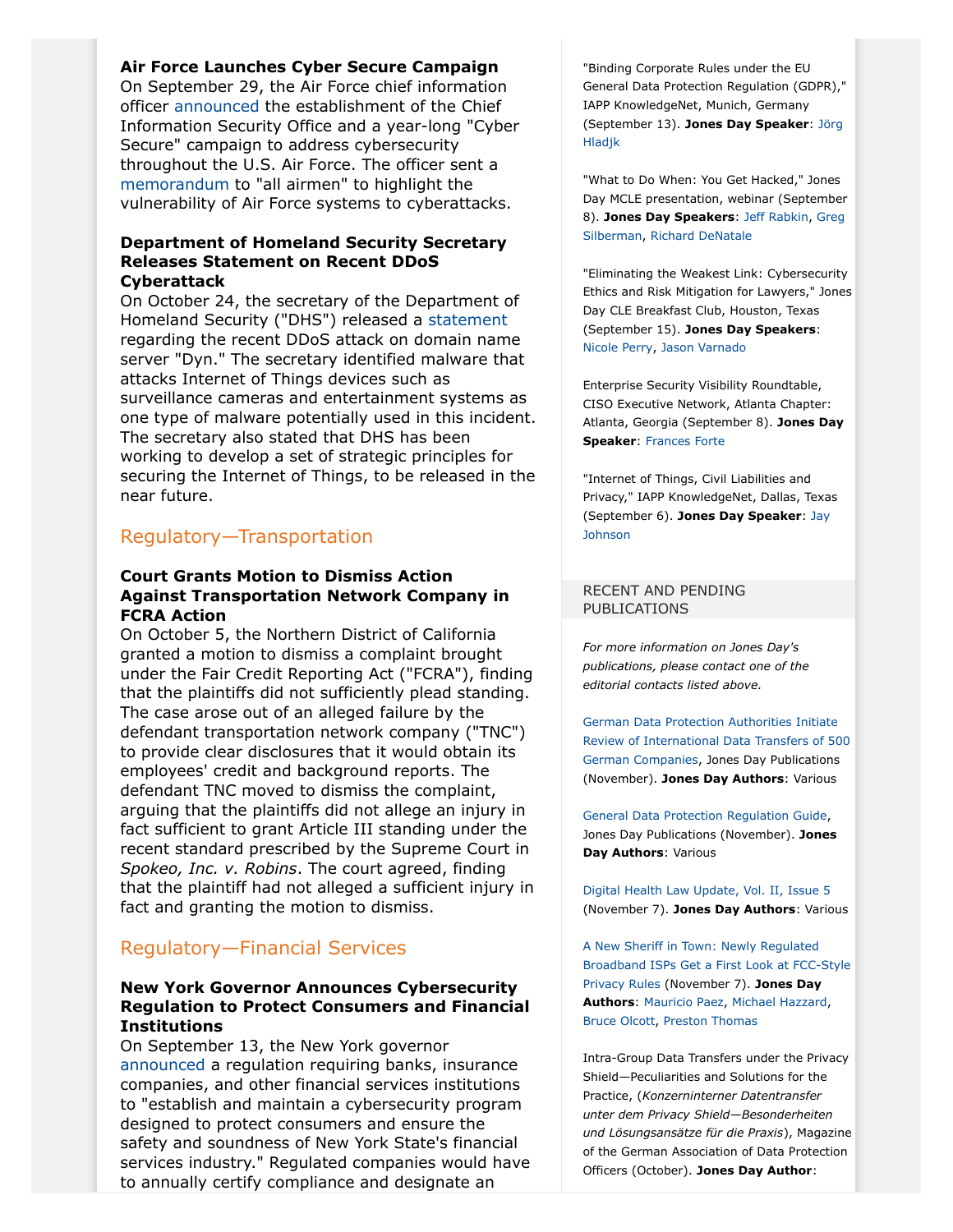internal cybersecurity officer. The regulation is subject to a 45-day notice and public comment period before final adoption.

# **G-7 Financial Leaders Endorse Bank Cybersecurity Best Practices**

On October 11, Group of Seven ("G-7") financial leaders announced the release of bank cybersecurity best practices [guidelines.](http://www.mof.go.jp/english/international_policy/convention/g7/g7_161011_1.pdf) The guidelines focus on banks' internal infrastructure and enhanced information sharing across banks and public-sector stakeholders, as well as the increased sophistication, frequency, and persistence of cyberattacks against banks.

## <span id="page-4-0"></span>**Financial Regulators Outline Cybersecurity Standards**

On October 19, the Department of the Treasury, the Federal Reserve Office of the Comptroller of the Currency, and the Federal Deposit Insurance Corporation [issued](https://www.federalreserve.gov/newsevents/press/bcreg/bcreg20161019a1.pdf) a joint advance notice of proposed rulemaking regarding enhanced cyber-risk management standards for large and interconnected entities under their supervision and those entities' service providers. The proposed rulemaking addresses five categories of cyber standards: cyberrisk governance; cyber-risk management; internal dependency management; external dependency management; and incident response, cyber resilience, and situational awareness. The comment period runs until January 17, 2017.

#### [Undine von Diemar](http://www.jonesday.com/uvondiemar)

[Post-Brexit: Privacy and Data Protection](http://www.jonesday.com/post-brexit-privacy-and-data-protection-issues-in-the-uk-10-17-2016/) [Issues in the UK](http://www.jonesday.com/post-brexit-privacy-and-data-protection-issues-in-the-uk-10-17-2016/) (October 17). **Jones Day Author**: Jonathon Little

[U.S. Government Streamlines Encryption](http://www.jonesday.com/us-government-streamlines-encryption-export-controls-10-12-2016/) [Export Controls](http://www.jonesday.com/us-government-streamlines-encryption-export-controls-10-12-2016/) (October 12). **Jones Day Authors**: Various

[Brexit: Implications for Data Protection and](http://www.jonesday.com/brexit-implications-for-data-protection-and-the-general-data-protection-regulation-in-the-uk-09-30-2016/) [the General Data Protection Regulation in the](http://www.jonesday.com/brexit-implications-for-data-protection-and-the-general-data-protection-regulation-in-the-uk-09-30-2016/) [UK](http://www.jonesday.com/brexit-implications-for-data-protection-and-the-general-data-protection-regulation-in-the-uk-09-30-2016/) (September 30). **Jones Day Authors**: [Jonathon Little](http://www.jonesday.com/jrlittle), [Jörg Hladjk](http://www.jonesday.com/jhladjk)

"Keeping up with Self-Driving Vehicles," *Daily Journal* (September 23). **Jones Day Authors**: [Jeff Rabkin](http://www.jonesday.com/jrabkin), [Todd Kennard](http://www.jonesday.com/jtkennard), [Brandy](http://www.jonesday.com/branjan) [Ranjan](http://www.jonesday.com/branjan)

# Regulatory—Health Care/HIPAA

### **HHS Issues Guidance on Cloud Computing and HIPAA**

In October, the U.S. Department of Health and Human Services ("HHS") [published](http://www.hhs.gov/hipaa/for-professionals/special-topics/cloud-computing/index.html) guidance explaining obligations for covered entities and business associates when using cloud services providers under the Health Insurance Portability and Accountability Act ("HIPAA"). Under the guidance, when covered entities and business associates use cloud services, they must enter into an additional business associate agreement with the cloud services provider. Covered entities must also ensure that any service-level agreements in place with cloud service providers are consistent with the business associate agreements and applicable HIPAA rules.

### **Medical Center Settles Claims for Breach of Patient Information**

In October, a large medical center in Southern California agreed to settle its claims with HHS for \$2.1M following a breach of patient information. The claims arose out of the medical center's public posting of protected health information of more than 30,000 patients. This settlement follows a California state court's approval of a \$39M settlement of consumer claims in March.

# Litigation, Judicial Rulings, and Agency Enforcements

# **Large Internet Company Faces Class Actions for Breach of Consumer Information**

In September 2016, three proposed class action lawsuits were [filed](http://assets.law360news.com/0843000/843922/yahoo-lab.pdf) in California and Illinois against a major internet company resulting from a 2014 breach of accountholder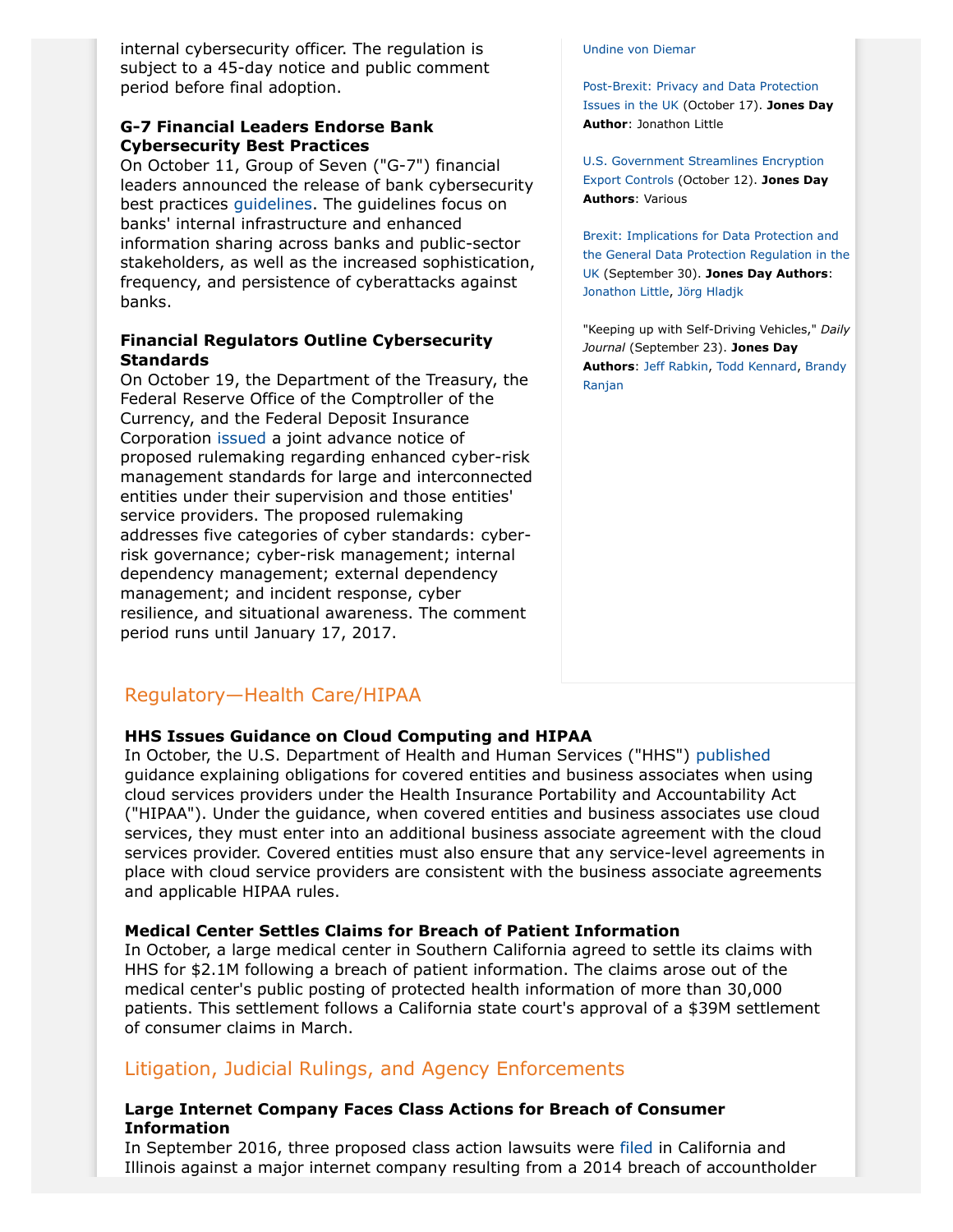information. This case stemmed from a leak of names, passwords, and other account information of at least 500M users. The company learned of the 2014 breach during the summer of 2016 and alerted users of the breach shortly thereafter. The complaint alleged that the company acted recklessly in securing its users' personal information and failed to discover the attack for "an unusually long time."

### **Eleventh Circuit Grants Stay of FTC Enforcement Order in Security Breach Case**

On November 10, the United States Circuit Court of Appeals for the Eleventh Circuit [granted](https://dlbjbjzgnk95t.cloudfront.net/0861000/861892/stay%20opinion.pdf) a stay pending appeal of the Federal Trade Commission's ("FTC") enforcement order against a medical testing company. The FTC initially brought an action against the company for allegedly exposing the personal and billing information of more than 9,000 consumers on a peer-to-peer file-sharing network. The appeal presents the question of what types of harm in security breach cases qualify under the "unfairness" prong of the FTC act.

## **Vermont AG Reaches Settlement over Software Vulnerabilities**

On October 12, Vermont's AG announced a [settlement](http://www.ago.vermont.gov/assets/files/PressReleases/Consumer/Entrinsik%20AOD.pdf) with software vendor Entrinsik, Inc. regarding vulnerabilities in its software related to a 2013 security breach at a Vermont college. Vermont's Consumer Protection Act requires vendors to eliminate software vulnerabilities or warn consumers about them. In a [press release,](http://ago.vermont.gov/focus/news/attorney-general-enters-unique-data-security-settlement-with-software-developer.php) the AG stated that "[t]his settlement is a warning to companies whose software introduce similar vulnerabilities."

# Legislative—Federal

## **House Resolution Calls for National Strategy on Internet of Things**

On September 12, the House of Representatives approved [House Resolution 847](https://www.congress.gov/114/bills/hres847/BILLS-114hres847eh.pdf), which urges the federal government to develop a national strategy to encourage the development of the Internet of Things and examine the connected technology's economic benefits and promotion of government efficiency. The resolution also calls on businesses to "implement reasonable privacy and cybersecurity practices" to protect consumers' sensitive data and increase their trust and acceptance of the industry.

### **House Passes Small Business Cybersecurity Aid Bill**

On September 22, the House of Representatives passed the [Improving Small Business](https://www.congress.gov/114/bills/hr5064/BILLS-114hr5064rds.pdf) [Cyber Security Act,](https://www.congress.gov/114/bills/hr5064/BILLS-114hr5064rds.pdf) which authorizes the Small Business Administration ("SBA") to offer cybersecurity strategy grants to small business development centers that provide consulting services, guidance, and funding to small businesses and entrepreneurs. The grants would apply to independent businesses having fewer than 500 employees, which the SBA reports make up 99.7 percent of all the businesses in the United States.

### **House Passes Cybersecurity Government Data-Sharing Bill**

On September 26, the House of Representatives passed the [Cyber Preparedness Act](https://www.congress.gov/114/bills/hr5459/BILLS-114hr5459rfs.pdf) to improve cyber-threat information-sharing and coordination between federal, state, and local authorities. The Act amends the Homeland Security Act of 2002 to require DHS to create a national cybersecurity coordination center and increase its responsibilities for coordinating between state and regional intelligence "fusion centers."

# **Senate Panel Probes FTC Data Security Enforcement and Authority**

On September 27, members of the Senate Commerce, Science and Transportation Committee [discussed](http://www.commerce.senate.gov/public/index.cfm/hearings?ID=8719C13D-7DB4-4FE1-9F26-DDA55BF46852) the FTC's regulatory powers as applied to emerging data security issues. The FTC commissioners renewed their call for additional authority through federal legislation to set uniform data security and breach notification standards and give the commission the power to issue civil monetary fines.

# Legislative—States

**California's Amendment to Data Breach Notification Statute Takes Effect in January 2017**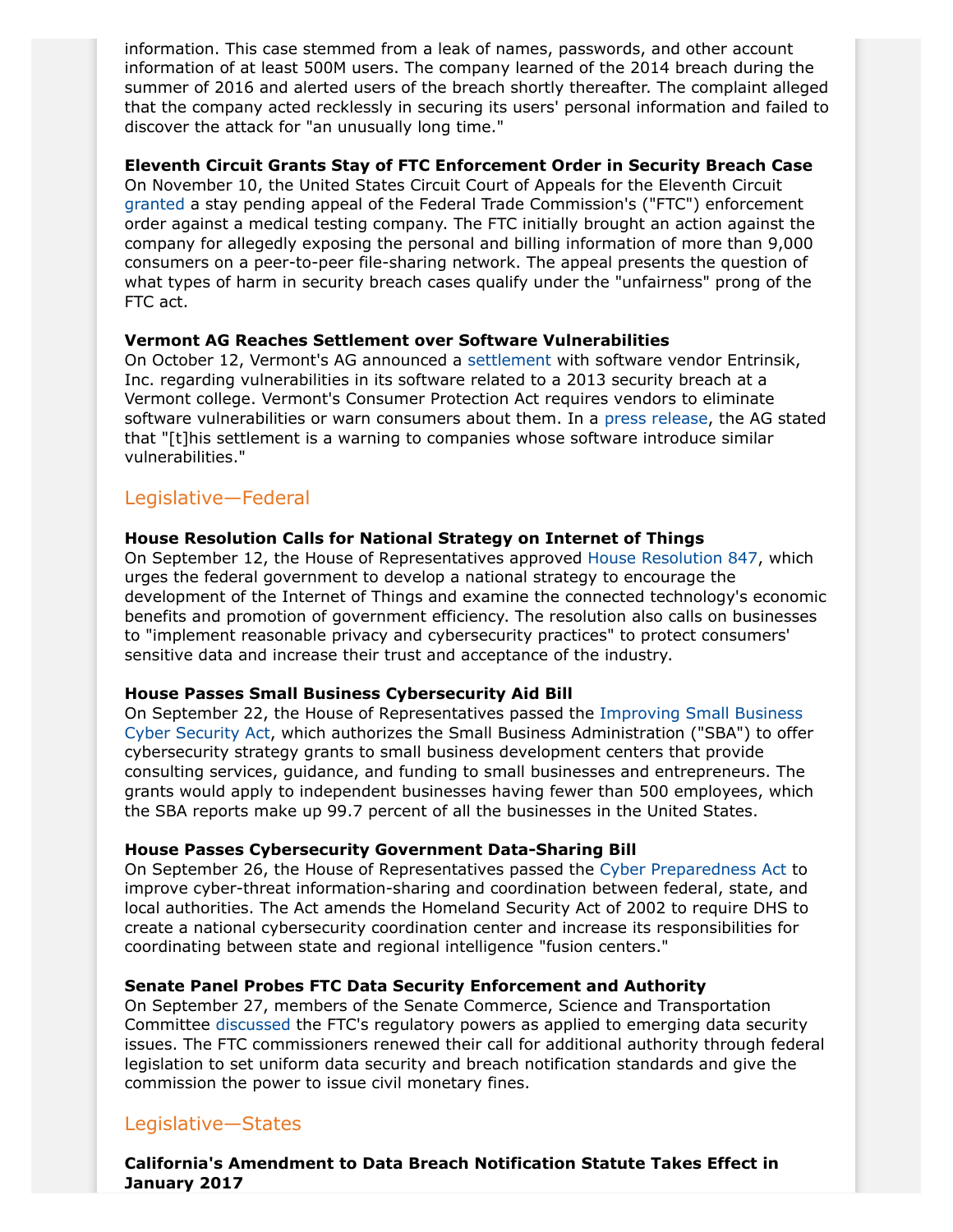On September 13, California's governor signed [A.B. 2828](http://leginfo.legislature.ca.gov/faces/billNavClient.xhtml?bill_id=201520160AB2828) into law, which amends California's breach notification law to require notification of a breach even if the personal information involved was encrypted. The bill will become effective on January 1, 2017.

*The following Jones Day lawyers contributed to this section: Jeremy Close, Jay Johnson, Lindsey Lonergan, Alexandra McDonald, Dan McLoon, Mary Alexander Myers, Kelly Ozurovich, Mauricio Paez, Nicole Perry, Alexa Sendukas, John Sullivan, and Anand Varadarajan.*

[ Return to Top ]

# <span id="page-6-0"></span>**Latin America**

### **Inter-American Development Bank and Organization of American States Publishes 2016 Report on Cyber Crime**

This fall, the Organization of American States ("OAS") and Inter-American Development Bank published the 2016 [Cyber Security Report for Latin America and the Caribbean](http://www.felabancelaes.com/downloads/Cybersecurity-Are-We-Prepared-in-Latin-America-and-the-Caribbean.pdf). The report stated that the vast majority of Latin American countries are not yet prepared to counteract cybercrime. Utilizing surveys and other data provided by experts and officials from 32 OAS Member States, the report examined the cyber maturity of each of these countries by analyzing the following five topics: cybersecurity policy and strategy; cyber culture and society; cybersecurity education, training, and skills; legal and regulatory frameworks; and standards, organizations, and technologies.

# Argentina

#### **Congress Passes New Regulation of Access to Public Information**

On September 14, the Argentine Congress passed a new regulation regarding Access to Public Information [Decree no. 1172/2003](http://servicios.infoleg.gob.ar/infolegInternet/anexos/90000-94999/90763/norma.htm) (source document in Spanish). The new law regulating this matter was published in the Official Gazette on September 29 as [Law No.](http://www.ditc.com.ar/2016/09/30/ley-27275-ley-de-acceso-a-la-informacion-publica/) [27.275](http://www.ditc.com.ar/2016/09/30/ley-27275-ley-de-acceso-a-la-informacion-publica/) (source document in Spanish). Per the new freedom of information regulation, individuals are entitled to request and receive from the government complete, adequate, accurate, and timely information regarding certain public affairs.

# Brazil

#### **Surveillance Companies Formalize Partnership in Brazil to Offer Cybersecurity Portfolio**

On September 30, VERT and Suntech, two of the main cybersecurity and surveillance companies in Brazil, formalized a [partnership](http://convergecom.com.br/tiinside/seguranca/mercado-seguranca/30/09/2016/vert-e-suntech-fecham-parceria-para-oferecer-portfolio-de-cybersecurity/?noticiario=SG) (source document in Portuguese), for the optimization of client engagement, security intelligence, fraud management, and risk conformity products. The partnership offers global solutions in cybersecurity for Brazilian companies.

# Colombia

#### **Superintendence of Industry and Commerce Participates in Global Privacy Scan**

On September 23, the Colombian Superintendence of Industry and Commerce participated in the [Global Privacy Scan](http://www.sic.gov.co/drupal/noticias/superindustria-se-une-por-tercer-anio-consecutivo-a-barrido-global-de-privacidad) (source document in Spanish), organized by the Global Privacy Enforcement Network. The program examined approximately 300 devices related to Internet of Things (*Internet de las Cosas*), such as internet-connected thermostats and health monitor watches, in order to find out how producers informed consumers about the processing of personal data. The results indicated that six out of 10 Internet of Things devices do not properly disclose to consumers how their personal data will be used.

*The following Jones Day lawyers contributed to this section: Guillermo Larrea, Elie Sherique, Daniel D'Agostini, and Mónica Peña Islas.*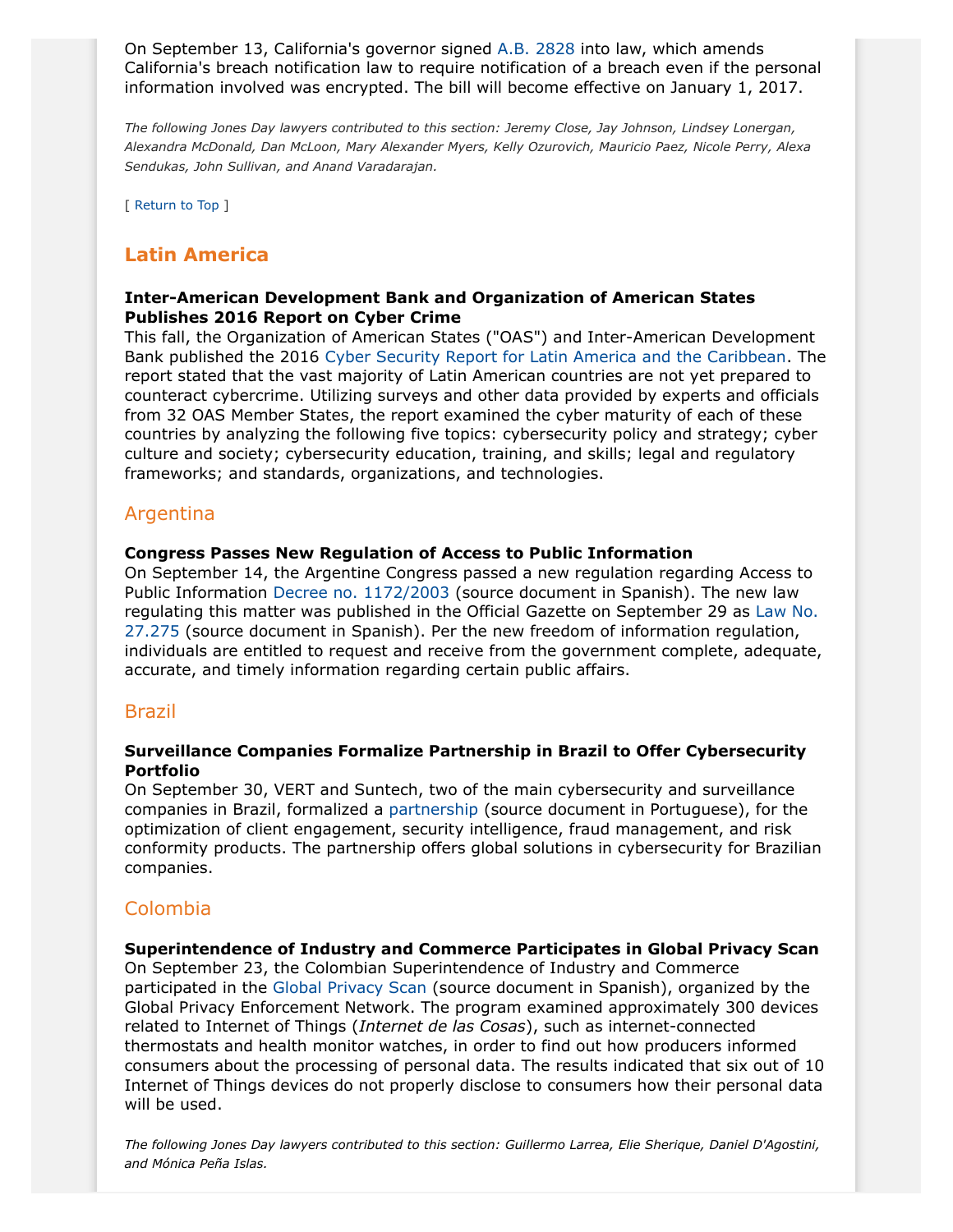# <span id="page-7-0"></span>**Europe**

# European Union

## **ECJ Finds Dynamic IP Addresses Constitute Personal Data**

On October 19, the European Court of Justice ("ECJ") issued a [decision](http://curia.europa.eu/juris/document/document.jsf;jsessionid=9ea7d2dc30d5471f0f6fc09e4e898386cbd1b33a5a4b.e34KaxiLc3qMb40Rch0SaxyKaxr0?text=&docid=184668&pageIndex=0&doclang=EN&mode=req&dir=&occ=first&part=1&cid=847265) recognizing that a website visitor's dynamic internet protocol ("IP") address constitutes personal data, as long as a website operator can obtain from an internet access provider additional information enabling the operator to identify the visitor. Previously, the ECJ held that IP addresses constituted personal data only with respect to internet access providers, which, unlike website operators, have access to both IP addresses and additional information enabling the identification of individuals.

# Article 29 Working Party

## **Article 29 Working Party Reports on Priority Issues from Action Plan**

On September 30, the Article 29 Working Party issued a [report](http://ec.europa.eu/justice/data-protection/article-29/documentation/other-document/files/2016/20160930_fablab_results_of_discussions_en.pdf) on a July Fablab workshop focused on operational and practical issues of the General Data Protection Regulation ("GDPR"). The workshop brought together European participants from various industries, civil society, and academics to discuss the priority issues identified in the Action Plan of the Working Party. These issues included the compliance toolbox aimed at making companies more responsible and accountable and the new right to portability, which strengthens citizens' rights.

# European Data Protection Supervisor

#### **EDPS Publishes Opinion on Enforcement of Fundamental Rights in Age of Big Data**

On September 23, the European Data Protection Supervisor ("EDPS") issued [Opinion](https://secure.edps.europa.eu/EDPSWEB/webdav/site/mySite/shared/Documents/EDPS/Events/16-09-23_BigData_opinion_EN.pdf) 8/ 2016 on the enforcement of fundamental rights in the age of big data, which updated the 2014 [Preliminary Opinion](https://secure.edps.europa.eu/EDPSWEB/webdav/shared/Documents/Consultation/Opinions/2014/14-03-26_competitition_law_big_data_EN.pdf) on Privacy and Competitiveness in the Age of Big Data. The updated opinion provides EU institutions with practical recommendations on how to apply the EU's objectives and standards more holistically. The Opinion addresses how concentration in digital markets might harm the interests of individuals as data subjects and consumers.

# European Network and Information Security Agency

## **ENISA Publishes 2015 Annual Incident Report on Outage Incidents in Electronic Communications Sector**

On October 5, the European Network and Information Security Agency ("ENISA") issued its [annual report](https://www.enisa.europa.eu/publications/annual-incident-reports-2015) providing an aggregated analysis of the reports of significant outage incidents across the EU in 2015. The report discusses past incidents in the electronic communications sector in order to improve security in networks and services, and it provides an overview of impacted services and network assets and the root causes of the incidents.

# Belgium

## **Privacy Commission Requires Cable Operator to Implement "Opt-in" Mechanism for Direct Marketing**

On September 13, the Privacy Commission issued a press release (source documents in [French](https://www.privacycommission.be/fr/news/la-commission-vie-privee-examine-les-pratiques-de-marketing-direct-de-telenet) and [Dutch](https://www.privacycommission.be/nl/nieuws/privacycommissie-onderzoekt-direct-marketing-praktijk-van-telenet-opt-in-moet-de-basis-zijn)) about an ongoing investigation involving the direct marketing practices of a cable operator. Per the release, existing customers must be provided an opt-in mechanism, although the Privacy Commissions did not foreclose an opt-out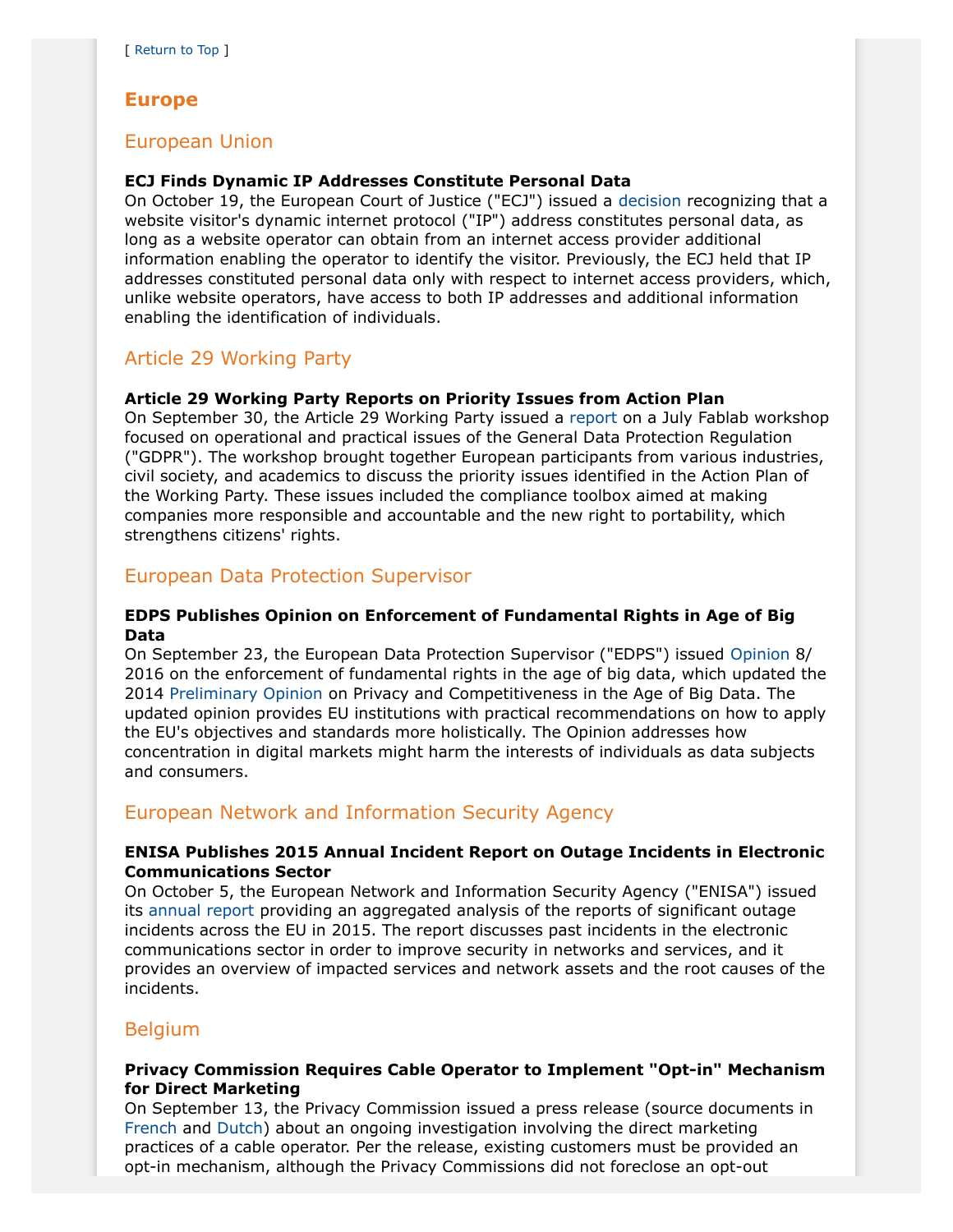mechanism for new clients if appropriate transparency was ensured.

# France

## **CNIL Analyzes Results of Connected Devices Audit**

On September 23, the French Data Protection Authority ("CNIL") published an [article](https://www.cnil.fr/fr/sweep-day-2016-des-objets-connectes-encore-trop-peu-transparents-sur-lutilisation-des-donnees) (source document in French) discussing an international audit by 25 different national data protection authorities of more than 300 connected devices to assess their privacy impact. Among other findings, the audit results showed that the majority of connected devices did not provide clear and complete information regarding personal data collection and processing, data storage conditions, or modalities of personal data erasure.

### **CNIL Works on "Connected Vehicles" Conformity Pack**

On October 3, CNIL published an [article](https://www.cnil.fr/fr/vehicules-connectes-pour-une-utilisation-responsable-des-donnees) (source document in French) discussing the sixth conformity pack relating to "connected vehicles." Per the article, implementing the "personal data protection" dimension from the product design phase is critical to ensuring transparency and user control over data.

## **Digital Republic Law Takes Effect**

On October 7, the Digital Republic Law was [promulgated](https://www.legifrance.gouv.fr/affichTexte.do?cidTexte=JORFTEXT000033202746&dateTexte=&categorieLien=id) (source document in French), affecting CNIL's role and the rights of data subjects. The law increases the maximum amount of the administrative sanctions that may be imposed by CNIL from  $£150,000$  to €3M. The law also creates a new right to be forgotten specific to minors and provides for an accelerated procedure to exercise this right. In addition, the law contains provisions relating to "digital death," which enables data subjects, during their life, to give instructions relating to the future of their personal data after their death.

## **French National Assembly Authorizes Personal Data Breach Group Actions**

On October 12, the French National Assembly (*Assemblée Nationale*) adopted [legislation](http://www.assemblee-nationale.fr/14/ta/ta0824.asp) enabling victims of personal data breaches to initiate group actions under certain conditions. To exercise these actions, victims need to be represented by an organization meeting the criteria provided by the bill. However, the bill allows for injunctive relief only and does not entitle group action participants to damages.

# Germany

### **Data Protection Authority of North Rhine-Westphalia Publishes Privacy Shield Guidelines**

On September 12, the North Rhine-Westphalia DPA published [guidelines](https://www.ldi.nrw.de/mainmenu_Datenschutz/submenu_Datenschutzrecht/Inhalt/InternationalerDatenverkehr/Inhalt/Eingangsseite/EU_US_Privacy_Shield_Text_komplett.pdf) (source document in German) outlining responsibilities and requirements for transferring personal data from the EU to the United States under the new EU–US Privacy Shield. The guide, which is directed at data controllers, discusses due diligence requirements for transfers to Privacy Shield certified organizations, including certification verification and ensuring that the concrete data transfer is covered by the certification.

### **German DPAs Issue Guidance on Validity of Given Consents Under GDPR**

On September 13 and 14, German DPAs issued a [resolution](https://www.lda.bayern.de/media/dk_einwilligung.pdf) (source document in German) that already-provided consents remain in force under the GDPR, as long as the manner in which consent has been given aligns with the conditions of the GDPR (Recital 171 of the GDPR). Specifically, the DPAs noted that given consents will no longer be effective if they do not comply with the prohibition of coupling (Article 7 (4) and Recital 43 GDPR) or do not respect the age limit of 16 (Article 8 (1) and Recital 33 GDPR).

# Italy

# **Italian DPA Investigates Texting App**

On September 27, the Italian DPA (*Garante per la protezione dei dati personali*) announced (source document in [Italian](http://www.garanteprivacy.it/web/guest/home/docweb/-/docweb-display/docweb/5460932) and [English\)](http://www.garanteprivacy.it/web/guest/home/docweb/-/docweb-display/docweb/5498297) an investigation into privacy policy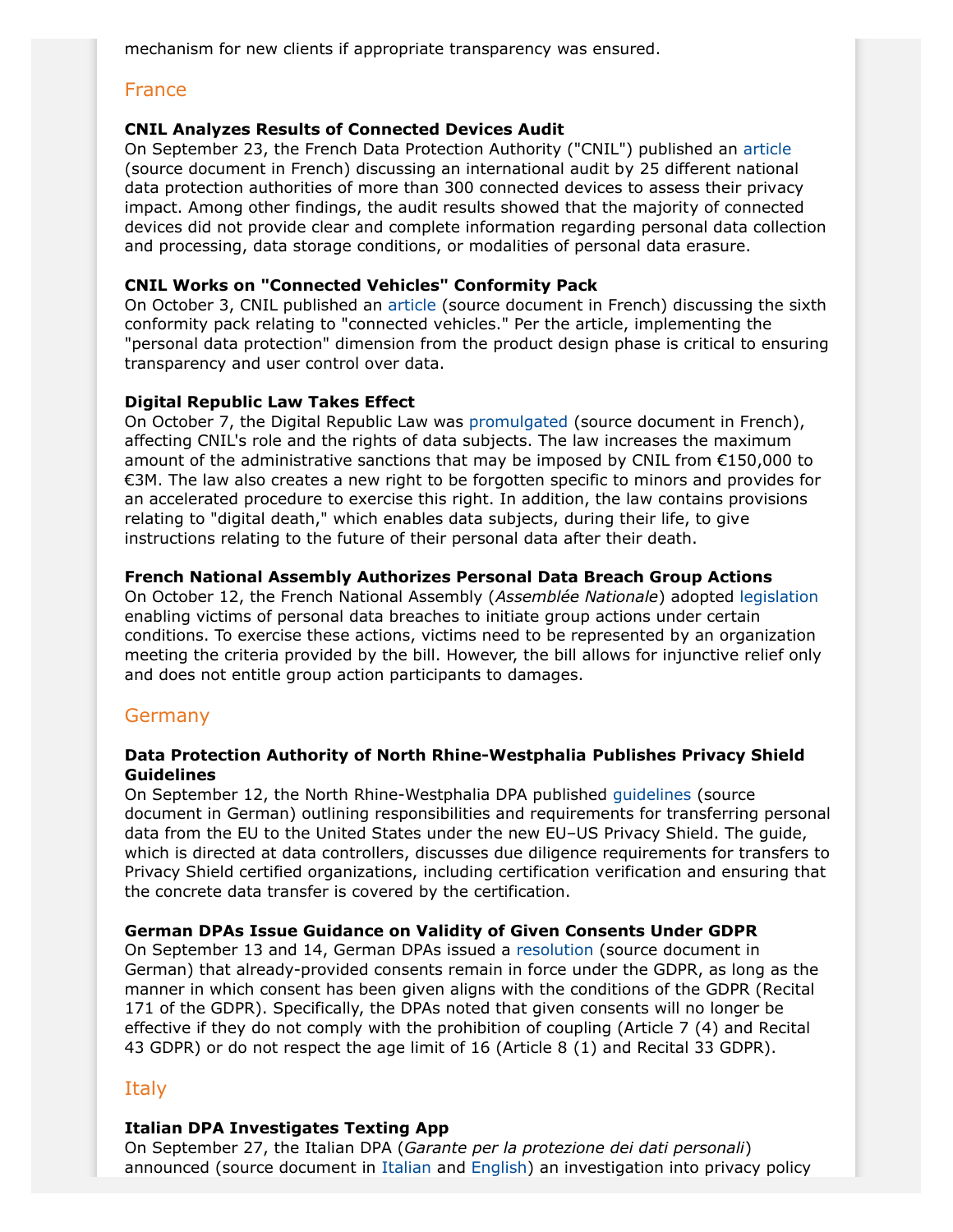changes made to a texting app's user accounts. In particular, the DPA seeks detailed information on: (i) data categories that the app is making available to a social media platform; (ii) mechanisms to obtain user consent; and (iii) how users can exercise their rights under Italian privacy legislation.

## **Code of Ethics for Processing Personal Data Takes Effect**

On October 1, the Italian DPA's [Code of Ethics and Conduct for Processing Personal Data](http://www.garanteprivacy.it/web/guest/home/docweb/-/docweb-display/docweb/5268254) [for Business Information Purposes](http://www.garanteprivacy.it/web/guest/home/docweb/-/docweb-display/docweb/5268254) (source document in Italian) took effect. The adoption of the Code of Ethics, carried out in a joint effort with trade associations, is mandatory for all operators collecting data on companies' reliability and provides fixed principles for valid use of data banks and analysis instruments.

# **Spain**

### **SDPA Sanctions Search Engine for Personal Data Communications Without Data Subject's Consent**

On September 14, the Spanish Data Protection Agency ("SDPA") sanctioned a major search engine for violating data communication regulations because the search engine had not obtained user consent prior to transmitting information related to the right to be forgotten to the webmaster. The SDPA held that such transmission constituted a personal data communication, and therefore the consent of the data subject concerned was necessary.

### **SDPA Investigates Data Communication Between Two Main Social Networks**

On October 5, the SDPA [initiated](http://www.agpd.es/portalwebAGPD/revista_prensa/revista_prensa/2016/notas_prensa/news/2016_10_05-ides-idphp.php) (source document in Spanish) an ex officio preliminary inquiry proceeding to review whether data communications between social networks were in accordance with the Spanish data protection regulations. The SDPA proceeding will be coordinated with similar proceedings opened by other EU DPAs in the United Kingdom, Germany, and Italy.

### **SDPA and INCIBE Release Guide on Internet Privacy and Security**

On October 7, the SDPA and Spanish Cybersecurity Institute ("INCIBE") published a [Guide to Privacy and Security on the Internet](http://www.agpd.es/portalwebAGPD/canaldocumentacion/publicaciones/common/Guias/2016/Privacidad_y_Seguridad_en_Internet.pdf) (source document in Spanish). The Guide aims to provide internet users with practical guidelines to protect their personal information and to minimize risks. Tips include Wi-Fi network protection, phishing, managing cloud information, and how to set up profiles on social networks. Other public institutions collaborated in the production of the Guide, including the Spanish Police and the Spanish Health Ministry.

# The Netherlands

### **DDPA Imposes Order on Wi-Fi Tracker**

On September 1, the Dutch Data Protection Authority ("DDPA") issued a [press release](https://autoriteitpersoonsgegevens.nl/nl/nieuws/ap-legt-wifi-tracker-bluetrace-last-onder-dwangsom-op) (source document in Dutch) stating that an order subject to penalty had been imposed on Wi-Fi tracker Bluetrace. The company provides Wi-Fi tracking technology that collects the media access control addresses of the devices of shop visitors via Wi-Fi signals. Although Bluetrace implemented a privacy policy, the DPPA found the policy violated the Dutch Data Protection Act.

### **DDPA Provides Guidance on Ransomware and Data Leaks**

On October 3, the DDPA [published](https://autoriteitpersoonsgegevens.nl/nl/nieuws/datalek-door-ransomware-wat-moet-u-doen) (source document in Dutch) guidance regarding data involved in ransomware as part of its "Alert Online" campaign. Ransomware or cryptoware is a type of malicious software that infects a computer and restricts users' access until a ransom is paid to unlock it.

# United Kingdom

**English High Court Issues Subject Access Guidance**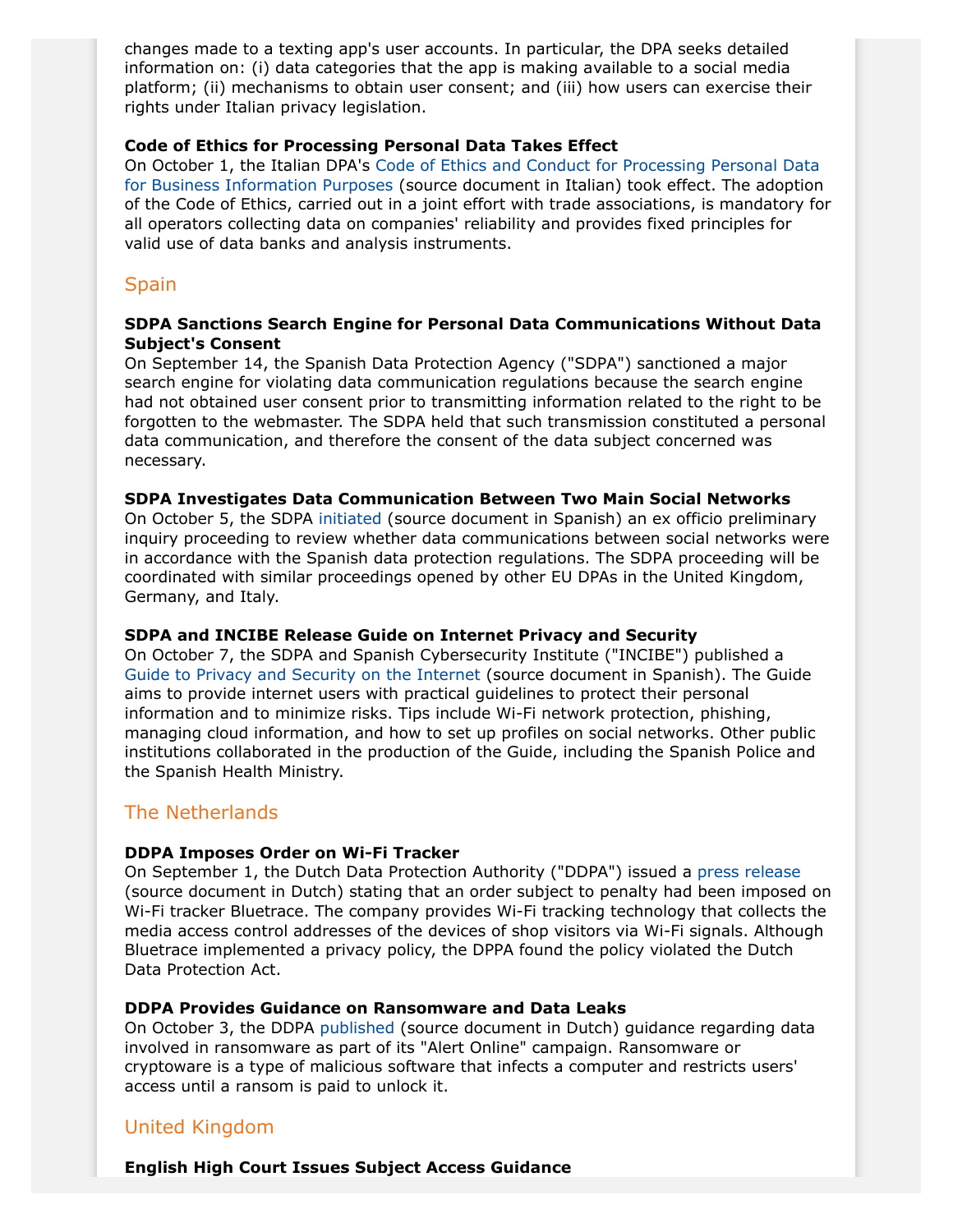On September 23, the English High Court released a [judgment](http://www.bailii.org/ew/cases/EWHC/QB/2016/2331.html) providing further guidance on balancing competing rights when considering subject access requests. In its opinion, the Court emphasized the need for proper regard of privacy rights of individuals other than the person making the request.

### <span id="page-10-1"></span>**Information Commissioner Speaks on Brexit**

On September 29, in [her first major speech](https://ico.org.uk/about-the-ico/news-and-events/news-and-blogs/2016/09/transparency-trust-and-progressive-data-protection/) since becoming UK Information Commissioner, Elizabeth Denham previewed UK data protection laws after Brexit and stated that the United Kingdom will need to adopt a new data protection law. She further stated that the new data protection law should be developed on an evolutionary basis to provide a degree of stability and clear regulatory messages for data controllers and the public.

## **ICO Issues Record Fine**

On October 5, the Information Commissioner's Office ("ICO") issued a [record fine](https://ico.org.uk/media/action-weve-taken/mpns/1625131/mpn-talk-talk-group-plc.pdf) of £400,000 for a major data breach by a UK mobile carrier. The carrier was subject to a "significant and sustained cyberattack" that led to the loss of more than 150,000 customers' data. The ICO found that the carrier had failed to take "appropriate technical and operation measures," focusing on outdated software and inadequate systems monitoring.

## **ICO Issues New Privacy Notice Code of Practice**

On October 7, the ICO issued a [new code of practice on privacy notices](https://ico.org.uk/for-organisations/guide-to-data-protection/privacy-notices-transparency-and-control/when-should-you-actively-communicate-privacy-information/), including new guidance on the timing of notice to data subjects, and encouraged the use of privacy "dashboards" to provide greater choice for individuals.

### **UK Government to Penalize Firm Directors for Nuisance Calls**

On October 23, the UK government [announced](https://www.gov.uk/government/news/government-clamps-down-on-nuisance-call-crooks) it would adopt legislation under which firm directors can each be fined up to £500,000 by the ICO if they are found to be in breach of the Privacy and Electronic Communications Regulations. Prior to this announcement, only businesses were liable for fines for violations of these regulations.

*The following Jones Day lawyers contributed to this section: Paloma Bru, Laurent De Muyter, Undine von Diemar, Olivier Haas, Jörg Hladjk, Bastiaan Kout, Martin Lotz, Giuseppe Mezzapesa, Evgenia Nosareva, Selma Olthof, Elizabeth Robertson, and Rhys Thomas.*

[ Return to Top ]

# <span id="page-10-0"></span>**Asia**

# People's Republic of China

# <span id="page-10-2"></span>**China Adopts Cybersecurity Law**

On November 7, China adopted a cybersecurity law in an attempt to counter the growing threats of hacking and terrorism. The law, which was passed by the standing committee of China's parliament, allows the government to act against domestic and foreign organizations that might harm Chinese national interests.

# Hong Kong

## **PCPD Addresses Complaints Against Fitness Center's Proposal to Sell Membership Database**

On September 26, the Hong Kong Privacy Commissioner for Personal Data ("PCPD") [responded](https://www.pcpd.org.hk/tc_chi/news_events/media_statements/press_20160926.html) (source document in Chinese) to complaints lodged against a fitness center's proposal to sell its membership database. The response followed a [warning](https://www.pcpd.org.hk/english/news_events/media_statements/press_20160923.html) (source document in Chinese) from the PCPD to fitness club members to "stay smart" in protecting their personal data.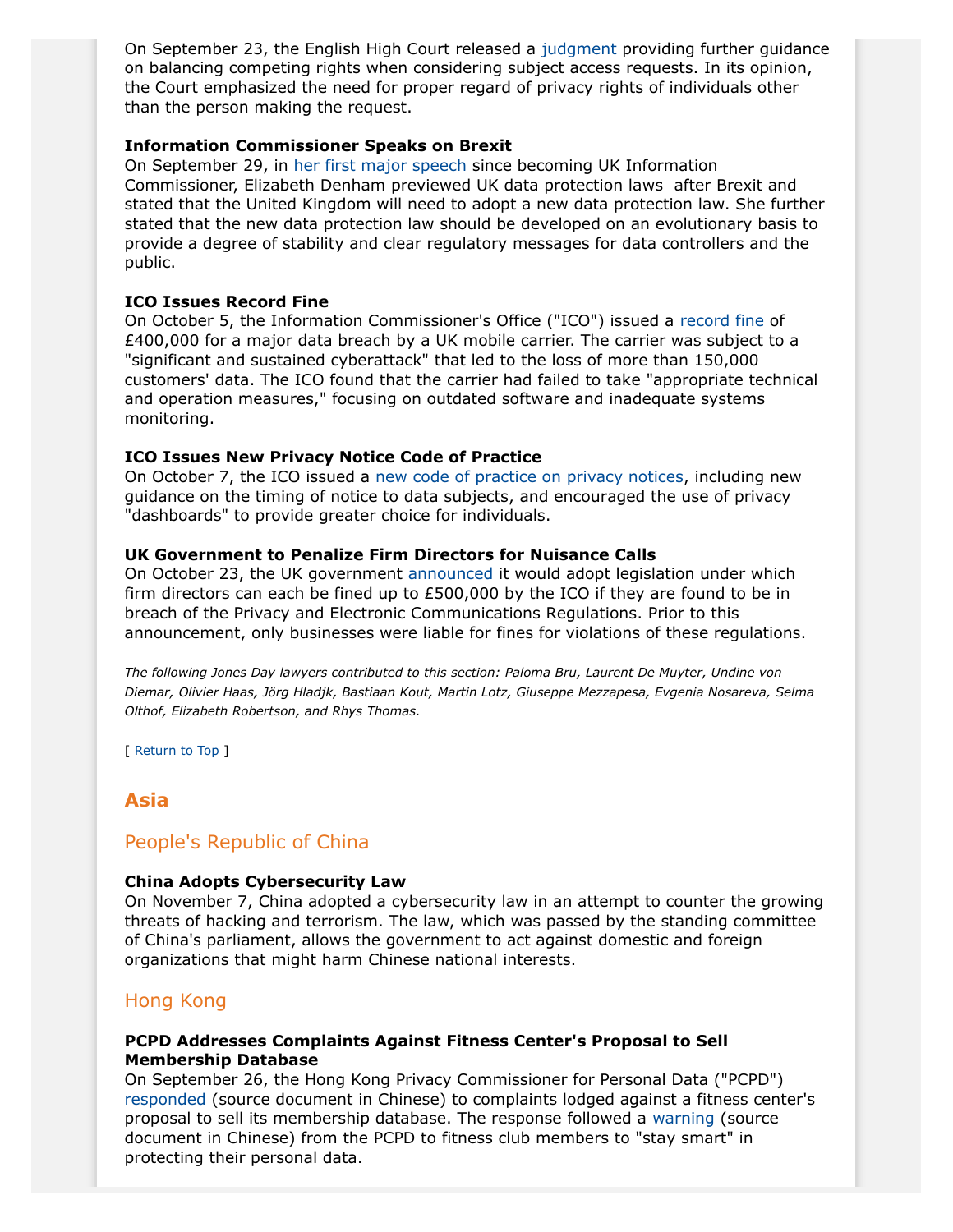## **Hong Kong to Host the 39th International Conference of Data Protection and Privacy Commissioners**

On October 20, the PCPD [promoted](https://www.pcpd.org.hk/english/news_events/media_statements/press_20161020.html) Hong Kong as the host of the 39th International Conference of Data Protection and Privacy Commissioners. The conference brings together hundreds of participants from around the world and is a global forum for 110 data protection authorities and trade and industry representatives.

### Japan

## **Personal Information Protection Commission Releases Draft Guidelines Regarding Amended Personal Information Protection Act**

On October 4, the Personal Information Protection Commission released draft [Guidelines](http://www.ppc.go.jp/files/pdf/guidelines01.pdf) [Concerning Personal Information Protection Act \(General Rules\)](http://www.ppc.go.jp/files/pdf/guidelines01.pdf) (source document in Japanese) for public comments. The Commission aimed to unify existing ministerial guidelines under these new procedures and also released a set of specific draft guidelines, including: (i) [draft guidelines regarding the provision of personal data to a](http://www.ppc.go.jp/files/pdf/guidelines02.pdf) [foreign third party](http://www.ppc.go.jp/files/pdf/guidelines02.pdf); (ii) [draft guidelines regarding verification and documentation](http://www.ppc.go.jp/files/pdf/guidelines03.pdf) [obligations related to the transfer of data to third parties](http://www.ppc.go.jp/files/pdf/guidelines03.pdf); and (iii) [draft guidelines](http://www.ppc.go.jp/files/pdf/guidelines04.pdf) [regarding de-identified information](http://www.ppc.go.jp/files/pdf/guidelines04.pdf) (all source documents in Japanese).

## **Cabinet Releases Enforcement Cabinet Order of Personal Information Protection Act**

On October 5, after a review of public comments, the Cabinet [released](http://www.ppc.go.jp/files/pdf/anbun-riyuu.pdf) (source document in Japanese) the Enforcement Cabinet Order of the [Personal Information Protection Act](http://www.ppc.go.jp/files/pdf/280222_amendedlaw.pdf). Notably, the order defines the term "Individual Identification Code," which is a category of personal information spanning DNA data, finger or palm print data, passport number, or driver's license number.

## **Personal Information Protection Commission Releases Enforcement Regulation of Personal Information Protection Act**

On October 5, after review of public comments, the Personal Information Protection Commission [released](http://www.ppc.go.jp/files/pdf/1005_kisoku.pdf) (source document in Japanese) the Enforcement Regulation of Personal Information Protection Act. The enforcement regulation provides rules for creating and using de-identified information, obligations to verify and document transfer of personal data, and safeguards for extraterritorial data transfer.

# **Singapore**

### **PDPC Assesses S\$25,000 Penalty for Breach of Protection Obligation**

On September 21, Singapore's Personal Data Protection Commission ("PDPC") [found](https://www.pdpc.gov.sg/docs/default-source/enforcement-data-protection-cases/grounds-of-decision-aviva-ltd-and-toh-shi-printing-singapore-(210916).pdf?sfvrsn=0) that Toh-Shi Printing Singapore failed to implement proper and adequate procedural checks while processing personal data for Aviva Ltd., resulting in the unauthorized disclosure of personal data of more than 8,000 Aviva policyholders. The Commission imposed a financial penalty of S\$25,000 for violating the Personal Data Protection Act of 2012.

### **PDPC Issues S\$3,000 Penalty for Breach of Protection Obligation**

On September 30, the PDPC [ruled](https://www.pdpc.gov.sg/docs/default-source/enforcement-data-protection-cases/grounds-of-decision---gmm-technoworld---300916.pdf?sfvrsn=0) that GMM Technoworld Pte. Ltd., a waterproof gadget retailer, failed to implement proper and adequate security measures on its website, resulting in an unauthorized public disclosure of approximately 129 customers' personal data. The Commission assessed a penalty of S\$3,000 for violating the Personal Data Protection Act.

### **PDPC Sanctions Food Caterer for Breach of Protection Obligation**

On November 4, Singapore's PDPC [found](https://www.pdpc.gov.sg/docs/default-source/enforcement-data-protection-cases/grounds-of-decision---smiling-orchid---041116.pdf?sfvrsn=0) that Smiling Orchid Pte. Ltd., a food caterer, failed to make reasonable security arrangements to prevent unauthorized access to its customers' personal data on its website, and the PDPC imposed a S\$3,000 penalty for violating the Personal Data Protection Act of 2012. The PDPC noted that users were able to access other customers' personal data by altering the URL of their order preview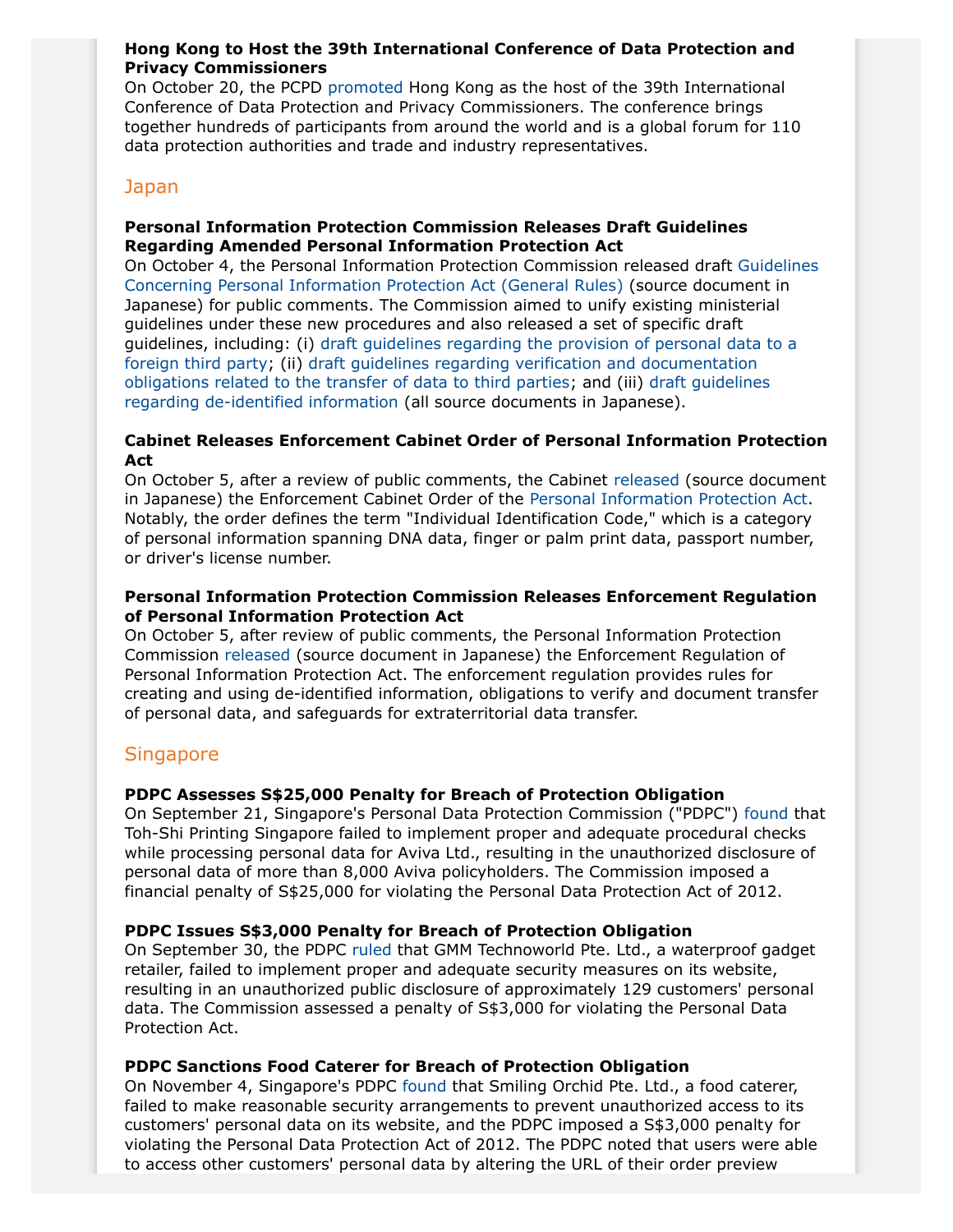webpage. The PDPC also directed Smiling Orchid to conduct a security audit and to patch all identified webpage vulnerabilities.

### Taiwan

#### **Ministry of Justice Issues an Announcement**

On September 2, the Ministry of Justice [announced](http://mojlaw.moj.gov.tw/LawContentExShow.aspx?ShowType=E&LawID=&LawNo=&ItemID=23942&KeyWord=) that the police may use the Advanced Passenger Information System to collect certain types of data on passengers, including nationality, place of arrival, place of departure, and PN Recode, while investigating drugrelated crimes.

*The following Jones Day lawyers contributed to this section: Michiru Takahashi and Li-Jung Huang.*

[ Return to Top ]

# <span id="page-12-0"></span>**Australia**

#### **Australian Information Commissioner Issues Fine for Privacy Breach**

In September, the Australian Information Commissioner [fined](https://www.oaic.gov.au/resources/privacy-law/determinations/2016-aicmr-64.pdf) Comcare for improperly disclosing an employee's personal information to the employee's former employer and insurer. The Commissioner determined that Comcare had breached Australian Privacy Principles by failing to obtain the individual's consent to the disclosure and by failing to take reasonable steps to protect the information from unauthorized disclosure. The Commissioner ordered Comcare to review and report on its quality assurance procedures, and the employee was awarded AU\$3,000 in damages.

#### <span id="page-12-2"></span>**Introduction of Proposed Data Breach Notification Legislation**

On October 19, the Australian government [introduced](http://parlinfo.aph.gov.au/parlInfo/download/legislation/bills/r5747_first-reps/toc_pdf/16158b01.pdf;fileType=application%2Fpdf) proposed legislation to create a mandatory data breach notification scheme. The proposed legislation would require entities to notify the Australian Information Commissioner and affected individuals of "eligible data breaches" where there is likely unauthorized access or disclosure of information that could result in serious harm to any of the individuals to whom the information relates. The bill is scheduled for a second reading in the Lower House of Parliament.

*The following Jones Day lawyers contributed to this section: Adam Salter, Peter Brabant, and Nicola Walker.*

[ Return to Top ]

Columbus/Washington

# <span id="page-12-1"></span>**Jones Day Cybersecurity, Privacy, and Data Protection Lawyers**

| Emmanuel G. Baud    | Po-Chien Chen           | Shawn Cleveland     | James A. Cox     |
|---------------------|-------------------------|---------------------|------------------|
| Paris               | Taipei                  | <b>Dallas</b>       | Dallas           |
| Walter W. Davis     | Timothy P. Fraelich     | Joshua L. Fuchs     | Karen P. Hewitt  |
| Atlanta             | Cleveland               | Houston             | San Diego        |
| John E. Iole        | Robert W. Kantner       | Elena Kaplan        | Jeffrey L. Kapp  |
| Pittsburgh          | <b>Dallas</b>           | Atlanta             | Cleveland        |
| J. Todd Kennard     | <b>Ted-Philip Kroke</b> | Jonathan Little     | Kevin D. Lyles   |
| Columbus            | Frankfurt               | London              | Columbus         |
| John M. Majoras     | Todd S. McClelland      | Kristen P. McDonald | Carmen G. McLean |
| Columbus/Washington | Atlanta                 | Atlanta             | Washington       |